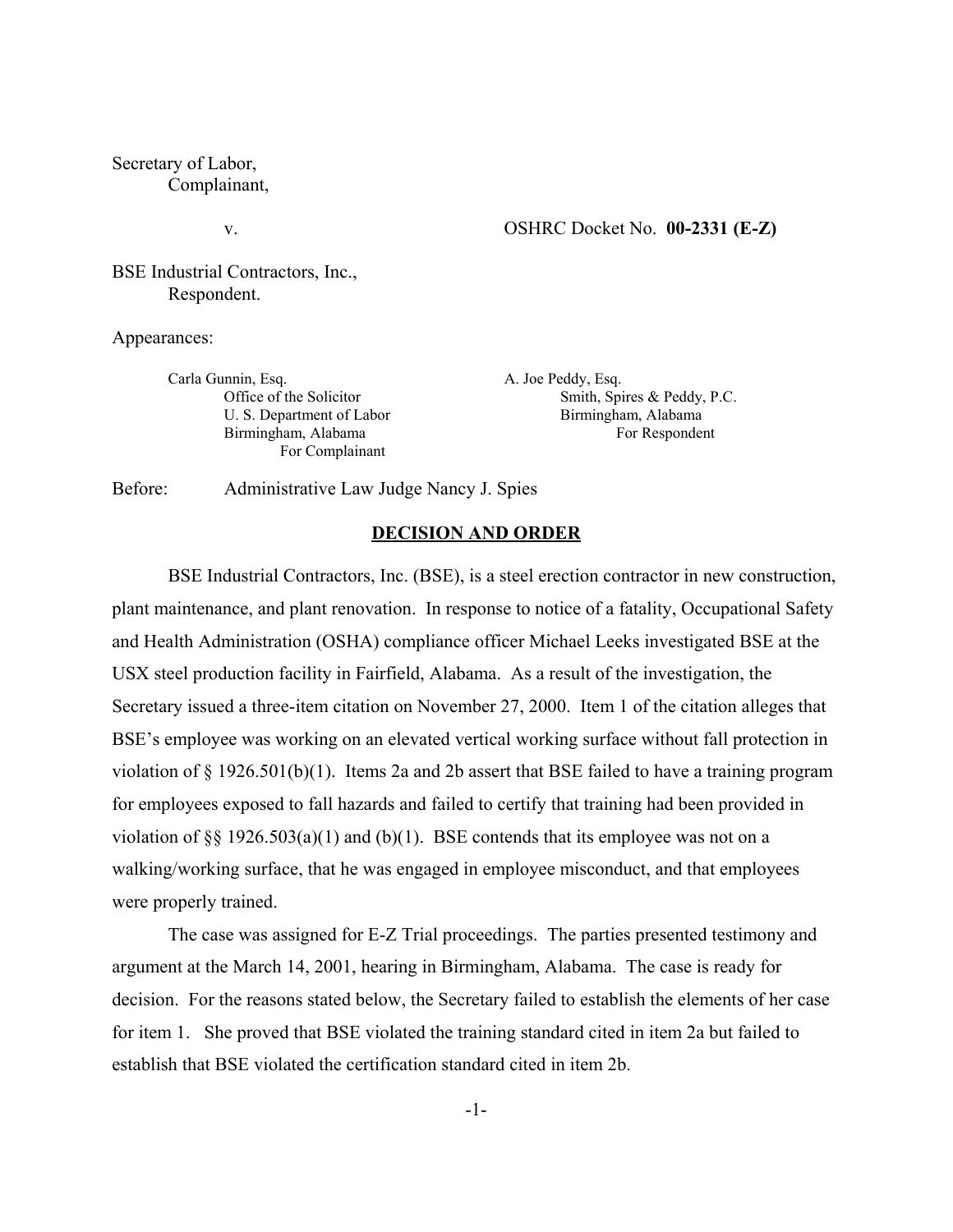### **Background**

Stephen Cummings worked as an ironworker in Shreveport, Louisiana. During the week of May 15 and May 23, 2000, he sought and secured employment with BSE through Local Union 92 in Birmingham, Alabama. Cummings's May 15, 2000, application stated that he had been classified as a journeyman with the structural ironworkers union for 6 months; and his May 23, 2000, application stated that he had been a union journeyman ironworker for 1 year (Exh. R-1, R-2; Tr. 53, 56). Typically, an apprentice ironworker receives both on-the-job training and formal training over a 3-year period before being classified as a journeyman ironworker. Unbeknownst to BSE, Cummings never had apprenticeship training but "bought a book" from another local union which gave him full union membership (Tr. 58-60, 91-92). On May 23, 2000, BSE assigned Cummings to work with foreman Barry Tipton. Tipton observed that Cummings did not have the overall skill of the other ironworkers but that he was a good welder (Tr. 110-111).

On May 28, 2000, Tipton's crew was one of 25 BSE crews at the USX site (Tr. 101). Tipton's crew installed one noise baffle into a 50 to 60-foot high smoke stack and was just finishing its part of installing a second baffle before the shift ended. The baffle was 21 inches wide, 14 feet 6 inches high, and 13 feet long (Tr. 72). In order to maneuver the baffle into the stack, the crew made an opening in the guardrails wide enough to accommodate the 21-inch width of the baffle as it extended beyond the work platform (Exh. R-8; Tr. 79). Tipton assigned the various crew members, including Stephen Cummings, to their tasks. Tipton then walked about 50 feet to his vehicle to complete his end-of-shift paperwork (Tr. 108, 114).

On the north side of the baffle Stephen Cummings worked from a platform using a comealong to help "dog" the baffle further into the stack. Cummings was not wearing a body harness but was protected from falling off the work platform by the guardrails (Exh. R-9, R-13; Tr. 118). On the south side of the baffle, employees worked from the platform or from a scaffold which extended to the top of the baffle on that side. As the work progressed, Cummings began to climb up the rain-slicked louvered face of the baffle. He then moved over to the baffle's side as he continued to climb. The side of the baffle extended beyond the work platform. While in the process of either continuing to climb or beginning to descend the baffle side, Cummings slipped and fell 40 feet to the ground below and died (Exh. R-10, R-11).

-2-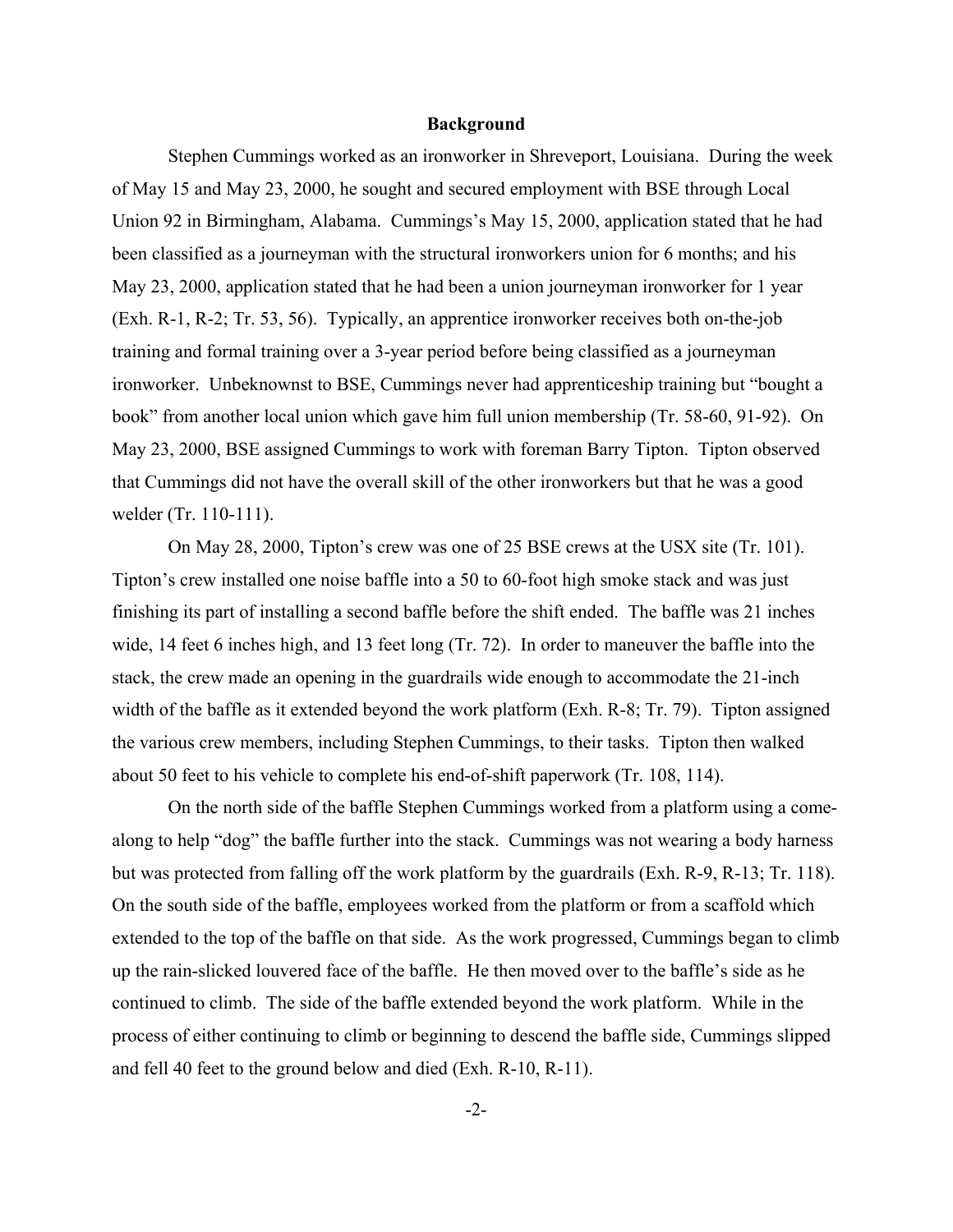### **Citation No. 1**

## **Item 1: § 1926.501(b)(1)**

The Secretary asserts that BSE violated  $\S$  1926.501(b)(1) by failing to assure that an employee on a vertical walking/working surface was protected from falling. The standard provides:

(b)(1) *Unprotected sides and edges.* Each employee on a walking/working surface (horizontal and vertical surface) with an unprotected side or edge which is 6 feet or more about a lower level shall be protected from falling by the use of guardrail systems, safety net systems, or personal fall arrest systems.

In order to establish a violation, the Secretary must prove (1) that the standard applies, (2) that the employer did not comply with the standard's terms, (3) that the employee had access to the violative conditions, and (4) that the employer had actual or constructive knowledge of the violation (*i.e.*, the employer either knew, or with the exercise of reasonable diligence could have known, of the violative conditions). *E.g., Atlantic Battery Co.,* 16 BNA OSHC 2131, 2138 (No. 90-1747, 1994).

The primary issue for item 1 is whether the Secretary established the element of knowledge.<sup>1</sup> She contends that BSE's foreman Tipton had constructive knowledge of the violation, *i.e.,* that with reasonable diligence he would have known of the violation. The existence of constructive knowledge is a factual determination. *See Goltra Castings, Inc.*, 15 BNA OSHC 1163 (No. 90-9517, 10th Cir. 1991). The Secretary points to the fact that Cummings was in plain sight as he climbed the baffle, something which the foreman could have seen had he looked. *See Hamilton Fixture*, 16 BNA OSHC 1073, 1089, 1094, 1097 & 1098 (No. 88-1720, 1993) (the supervisor could have seen what the compliance officer did see). Reasonable diligence includes implementation of safety rules to ensure safe procedures. *CF & T Available Concrete Pumping, Inc.*, 15 BNA OSHC 2195, 2197 (No. 90-329, 1993). Further, even if a supervisor was without knowledge of the specific instance of violative conduct at the time it occurred, the supervisor may have known how the work was generally performed and, thus, could anticipate the action or the existence of an unexpected event.

<sup>&</sup>lt;sup>1</sup> BSE also contends that the baffle face was not a walking/working surface. Because of the disposition on the issue of knowledge, it is unnecessary to address whether the standard applied.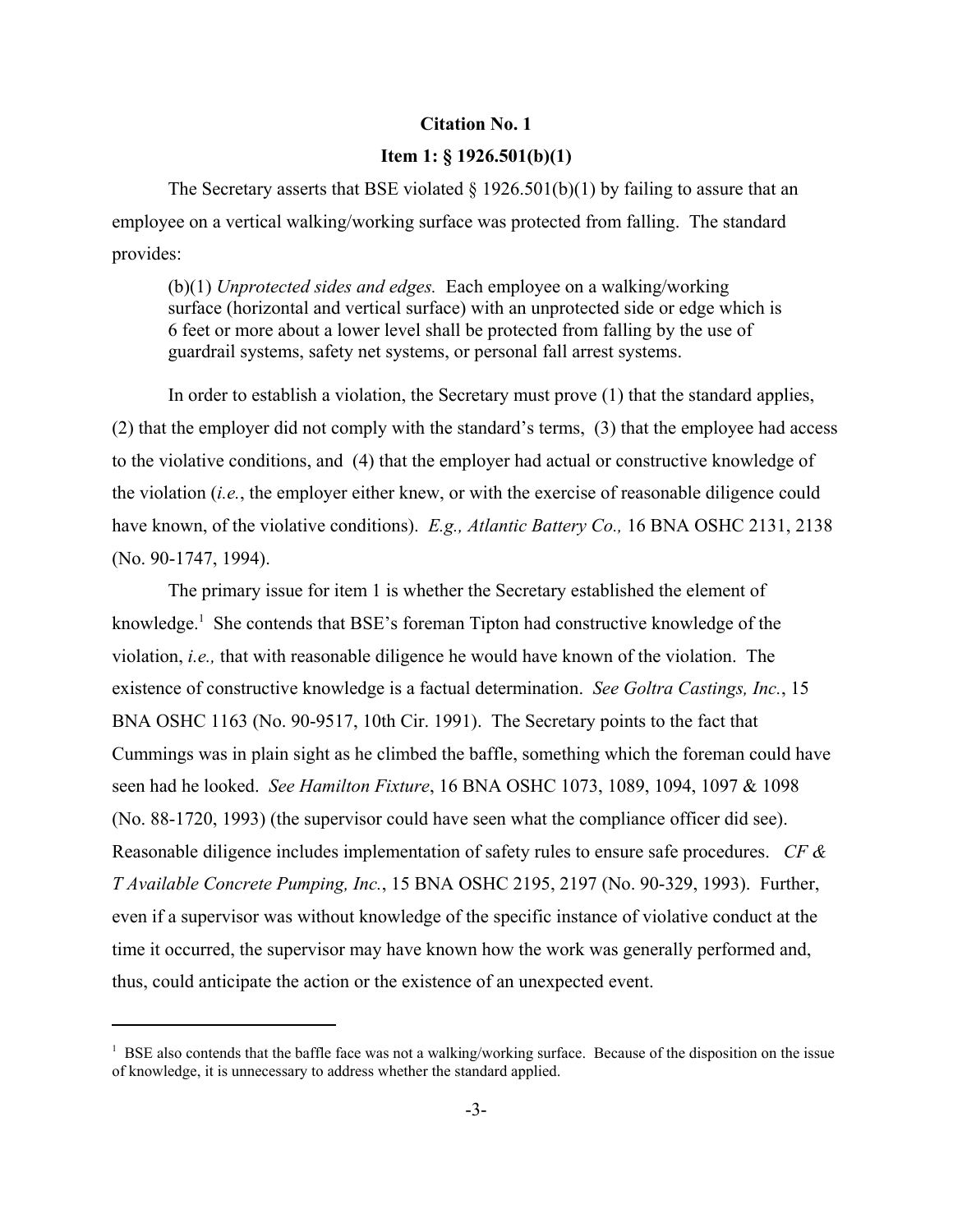In this case, however, the evidence shows that the violative conduct was not the result of a failure to take adequate steps or to exercise reasonable diligence. BSE had a work rule requiring fall protection when employees worked 6 feet above the ground. Although the crew generally brought their own body harnesses and lanyards with them to the job, BSE provided the personal fall protection if they did not do so (Tr. 64-65). Previously, the crew tied off or performed their work while protected by guardrails. Cummings had not shown himself to be reckless or unwilling to conform to safety requirements. Cummings had worn his safety harness and used it (Exh. R-10; Tr. 111-112).

At the time of the incident, Cummings's duties should have kept him on the guardrailed platform on the north side of the baffle. The baffle provided no tie-off points for a body harness and lanyard. There was no work related reason for anyone to climb the baffle, and BSE could not have anticipated that anyone would climb it. The only work being performed at the top of the baffle was performed by employees working from a scaffold to hook and unhook the crane cable. Cummings could not physically have helped with that task, even had he been able to reach the top of the baffle (Tr. 89, 113). Shortly after the accident, BSE took statements from Tipton's crew. These statements reflect the crew's puzzlement as to why Cummings climbed the slippery baffle. They variously speculated that Cummings "did a dare devil thing" (R-3), that he "just wanted to climb" (R- 9), and that he felt "perky" since the shift was almost over (R-10). Some had called to Cummings to stop climbing (Tr. R-9, R-10).

BSE did not ignore the potential fall hazard which reasonably and logically should not have existed. It is concluded that BSE was without actual or constructive knowledge of the violative conduct. The Secretary failed to establish an element of her prima facie case, and item 1 is vacated.

# **Item 2a & 2b: § 1926.503(a)(1) and (b)(1)**

The Secretary asserts that BSE did not provide training for its ironworker employees who were subjected to fall hazards. She also asserts that if BSE relied on the union to conduct the fall protection training, BSE failed to prepare a written certification record of the training.

Section 1926.503(a)(1) provides:

*Training Program.* (1) The employer shall provide a training program for each employee who might be exposed to fall hazards. The program shall enable each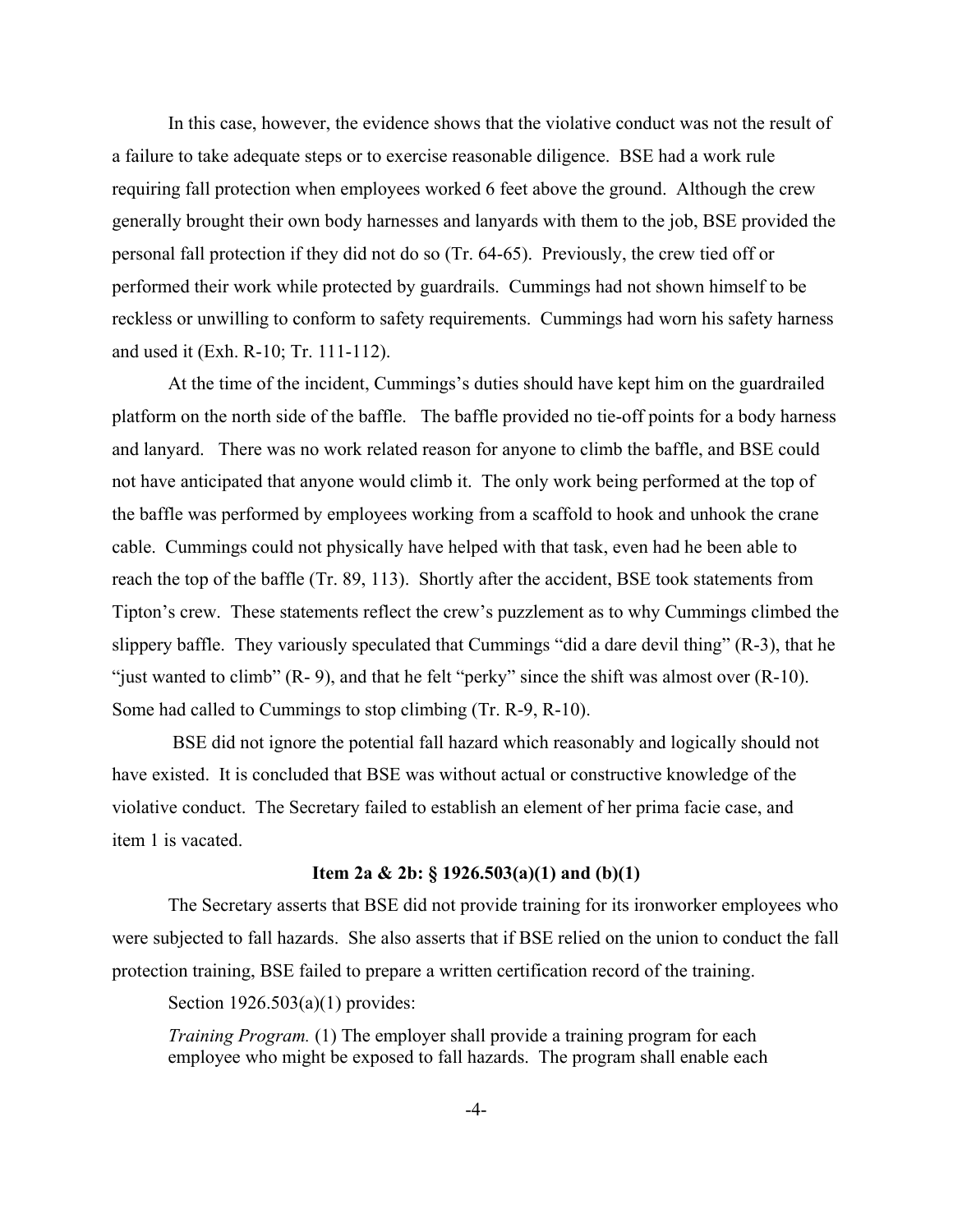employee to recognize the hazards of falling and shall train each employee in the procedures to be followed in order to minimize these hazards.

Section 1926.503(b)(1) provides:

*Certification of training*. (1) The employer shall verify compliance with ¶ (a) of this section by preparing a written certification record. The certification record shall contain [the specified elements]. If the employer relies on training conducted by another employer . . . , the certification record shall indicate the date the employer determined the prior training was adequate rather than the date of actual training.

As stated above, BSE's fall protection procedures were sufficient to defeat a finding of constructive knowledge for item 1. A different, although related, inquiry applies to item 2. Were BSE's fall protection procedures sufficient to comply with the training specified in the Fall Protection Standards of Subpart M? It is concluded that BSE did not sufficiently train the employees to recognize and avoid fall hazards as the Subpart M training standard mandates. When the ironworker crew was hired, they read and signed the ten page "BSE Sign-Up Package 2000" (Exh. R-2). That document contained only a few references to fall protection. The most specific reference stated (¶ 13):

Body harnesses are required to be worn anytime you are over six (6) feet off the ground, working in a confined space, working in a JLG manlift or lifting manbasket.

The form also asked if the employee was able to work while wearing a body harness and cautioned that body harnesses issued by BSE must be returned to it (Exh. R-2, pp. 8, 10). In addition, Tipton reminded his crew at a tool box meeting on the morning of the accident "that they needed their harnesses on if they get off the ground or off the platform" (Tr. 120). BSE does not solely rely on this training, which fails to comport with the specific requirements of the training standard. It understands that its ironworker employees will encounter fall hazards. BSE primarily relies on the fact that it secures its non-management workers, including the ironworkers, through the appropriate trades' union halls. BSE could specify to the union that it wanted a certain number of journeymen or apprentices. BSE assigned its apprentice employees to tasks which present fewer fall hazards than those faced by its journeymen employees (Tr. 53, 61-62, 103).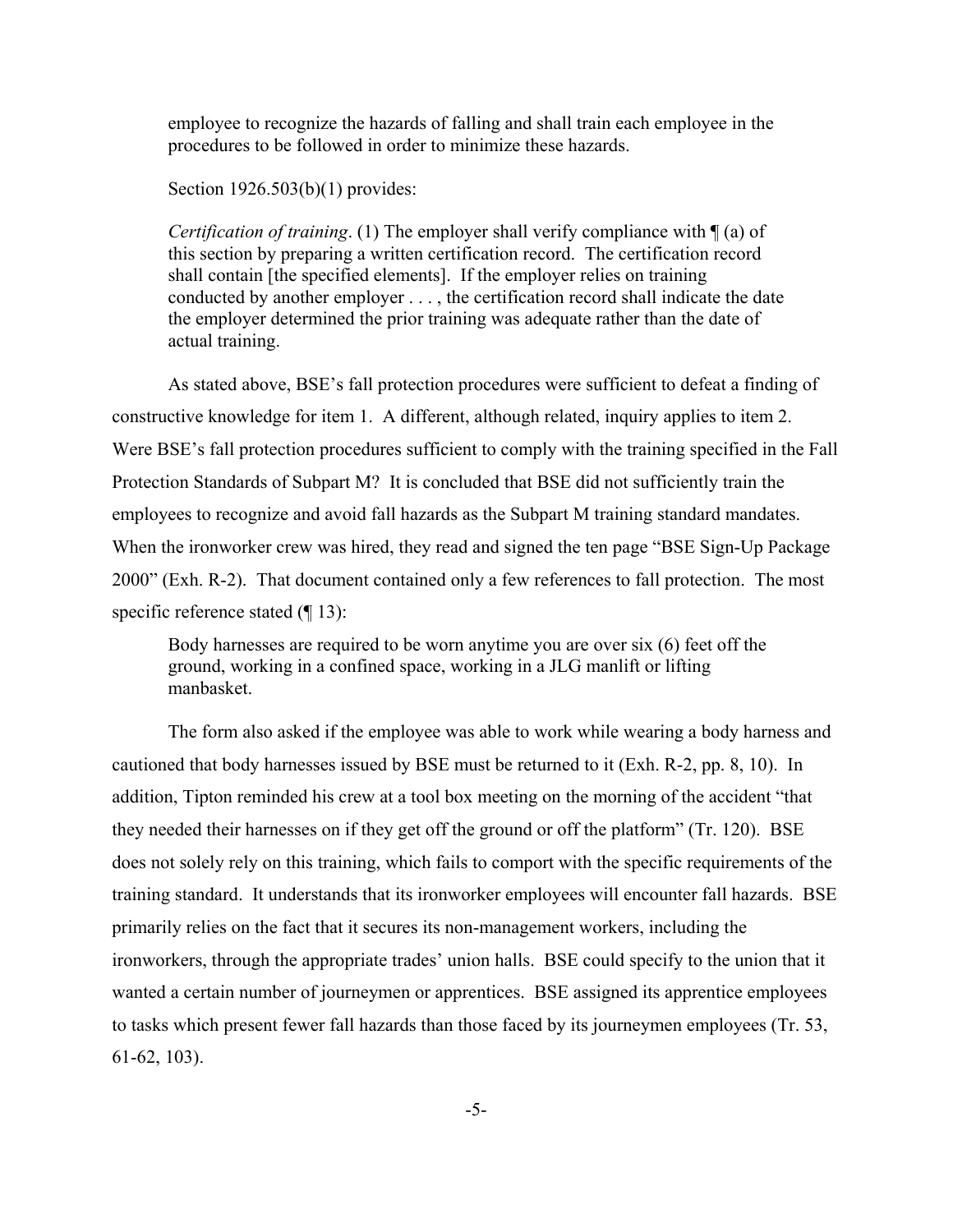BSE's need for employees is often transitory. It argues that the unions must provide the in-depth training appropriate to the craft, including training in fall hazards since the short time frames make it impracticable for it to do so. Union ironworkers typically receive comprehensive fall protection training during their apprenticeship program. Nevertheless, simply because an employee is experienced does not allow an employer to ignore its available opportunities to instruct in precautionary measures to address hazards inherent in the work. *See Getty Oil Co.*, 530 F.2d 1143, 1147 (5th Cir. 1976).

The Secretary suggests that BSE could have used some method to assess the extent of the employee's training on such topics as the existence of hazards, use of body harnesses, proper tieoff procedures and locations, use of safety net systems, and guardrail requirements (Tr. 126). The Secretary is correct that BSE's training was inadequate and that it failed to determine whether employees previously received appropriate fall protection training.

Section 1926.503(a)(1) clarifies that an employer may rely on another employer's training. The current employer must certify the fact that the earlier training was provided. BSE assumed rather than verified that training occurred. However, the standards cited as items 2a and 2b (§§1926.503(a)(1) and (b)(1)) present an employer with *alternative* options. Either an employer trains and certifies its training, or it certifies its reliance on the training of another employer.<sup>2</sup> If it does neither,  $\S$  1926.503(a) (the training requirement) rather than  $\S$  1926.503(b) (certification) applies. Because it is concluded that BSE did not provide sufficient training in fall protection, it cannot be found that BSE also violated  $\S 1926.503(b)(1)$ . Item 2b is accordingly vacated.

### **Penalty**

The Commission gives "due consideration" to the size of the employer's business, the gravity of the violation, the employer's good faith, and history of past violations in determining an appropriate penalty, with gravity being the primary element. BSE controlled over 300 employees and is a medium-sized company. Unlike for the Secretary's recommended penalty, BSE is afforded credit for good faith based on the existence of a written safety program and its

<sup>2</sup> Even if apprenticeship training by a *union* is not considered training provided by "another *employer*," certification of the union's training could have affected the classification of a violation or an appropriate penalty.